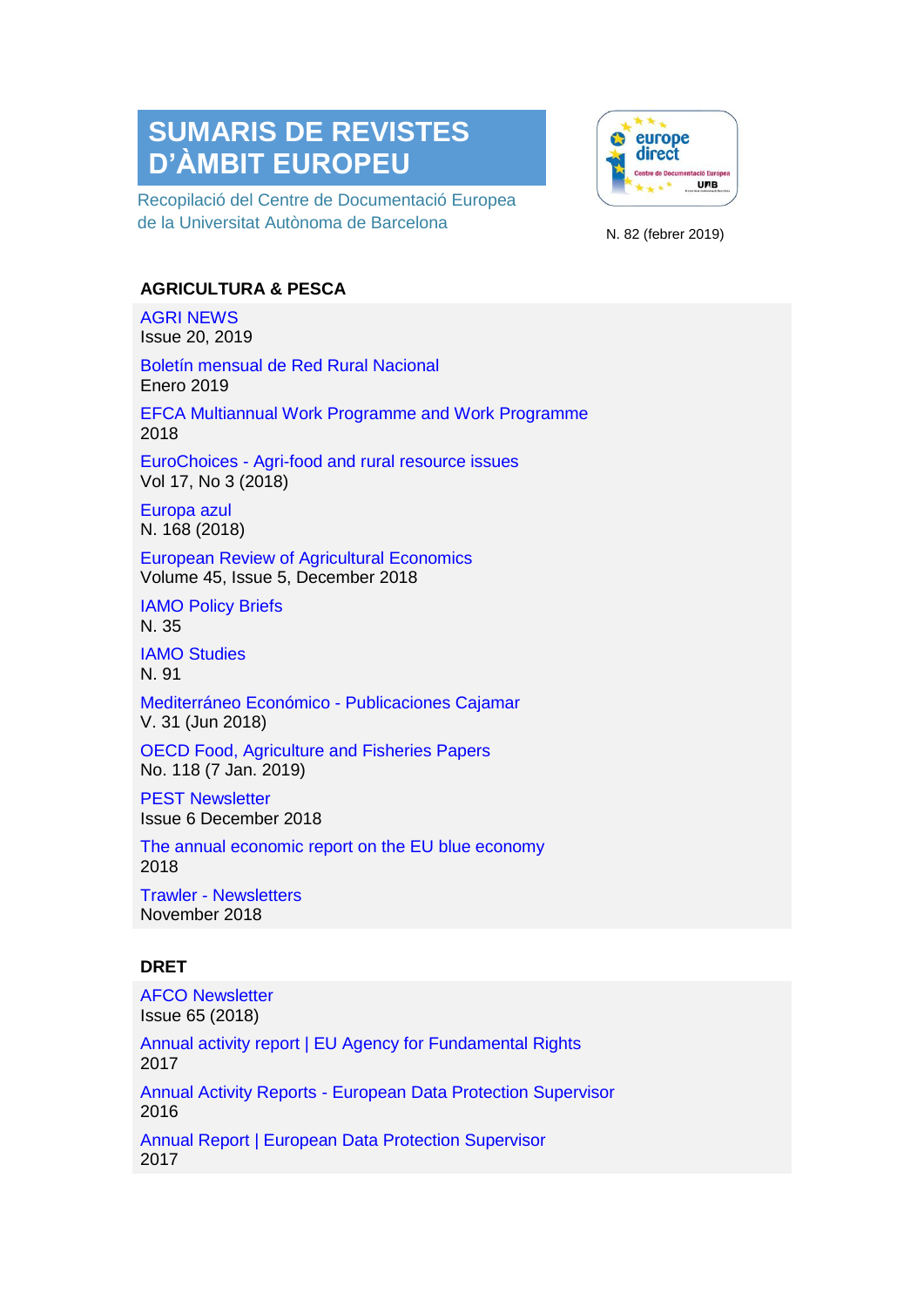[Annual reports on the application of the Charter](https://ec.europa.eu/info/aid-development-cooperation-fundamental-rights/your-rights-eu/eu-charter-fundamental-rights/application-charter/annual-reports-application-charter_en)  2017

Cahiers de [droit europeen](https://dialnet.unirioja.es/servlet/revista?codigo=257)  Vo. 54, 2 (2018)

[Common Market Law Review](http://www.kluwerlawonline.com/toc.php?area=Journals&mode=bypub&level=4&values=Journals~~Common+Market+Law+Review)  V. 55 (2018) Issue 6

[Court's Annual Report](https://www.echr.coe.int/Pages/home.aspx?p=court/annualreports&c=)  2017

[EDPL European Data Protection Law Review](https://edpl.lexxion.eu/current_issue/EDPL)  Volume 4 (2018), Issue 4

[Europe: actualité du droit communautaire](https://dialnet.unirioja.es/servlet/revista?codigo=12886)  2018, N.10

[European Data Protection Supervisor](https://edps.europa.eu/press-publications/publications/newsletters_en)  N. 65 (2018)

[European Equality Law Network](http://www.equalitylaw.eu/)  2018/2

[European Journal of Crime, Criminal Law and Criminal Justice](https://dialnet.unirioja.es/servlet/revista?codigo=8427) N.4 (2018)

[European Journal of Legal Studies](https://ejls.eui.eu/category/issues/)  Autumn 2018 – Volume 11 – Issue 1

[European Law Journal](https://onlinelibrary.wiley.com/toc/14680386/2018/24/4-5)  Vol. 24, N.6 (2018)

[European law review](https://dialnet.unirioja.es/servlet/revista?codigo=573)  2018, N.6

[European Public Law](http://www.kluwerlawonline.com/toc.php?area=Journals&mode=bypub&level=4&values=Journals~~European+Public+Law)  Volume 24 (2018) Issue 4

[European Review of Private Law](http://www.kluwerlawonline.com/toc.php?area=Journals&mode=bypub&level=4&values=Journals~~European+Review+of+Private+Law)  Volume 26 (2018) Issue 6

[Factsheets | European Data Protection Supervisor](https://edps.europa.eu/press-publications/publications/factsheets_en)  11 Dec 2018

[Fundamental Rights Report](https://fra.europa.eu/en/publications-and-resources/publications/annual-reports/fundamental-rights-2018)  2018

[Human rights annual report](https://eeas.europa.eu/headquarters/headquarters-homepage/8437/eu-annual-reports-human-rights-and-democratisation_en)  2017

[Informe Mundial 2018: Unión Europea | Human Rights Watch](https://www.hrw.org/es/world-report/2018/country-chapters/313653)  2017

[Informe Mundial 2019: Unión Europea | Human Rights Watch](https://www.hrw.org/es/world-report/2019/country-chapters/325723)  Eventos de 2018

[La Ley Unión Europea](https://dialnet.unirioja.es/servlet/revista?codigo=22187)  2018, N. 65

[LAW Working Papers EUI](http://cadmus.eui.eu/handle/1814/3/browse?type=dateissued)  2018/19

[Maastricht journal of European and comparative law](https://dialnet.unirioja.es/servlet/revista?codigo=14995)  2018, N.4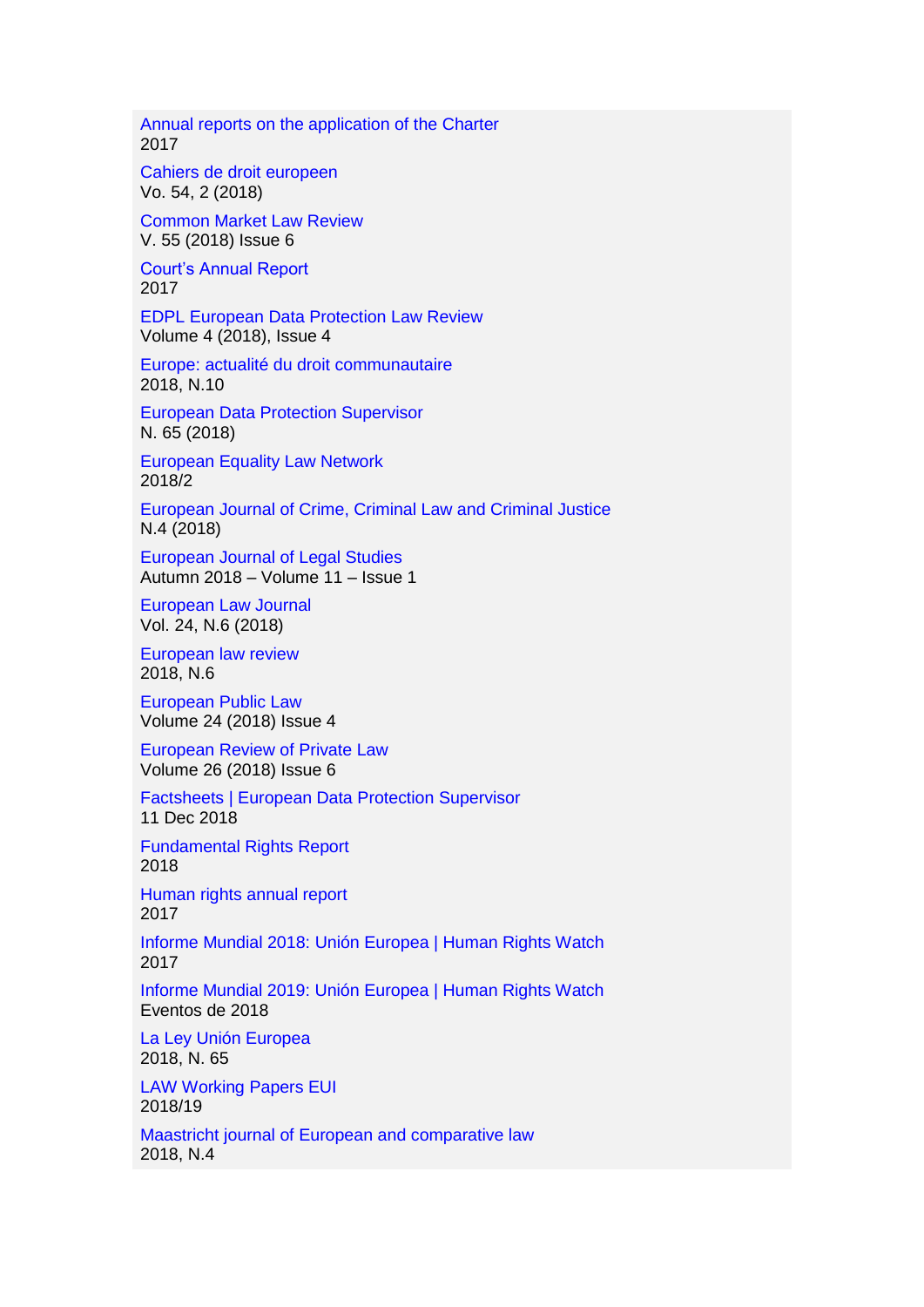[Newsletter | European Data Protection Supervisor](https://edps.europa.eu/press-publications/press-news/newsletters_en)  N. 65 (14 Dec 2018)

**PETI Newsletter** November 2018

[Revista de Derecho Comunitario Europeo](https://dialnet.unirioja.es/servlet/revista?codigo=1142)  2018, N.61

[Revista española de derecho europeo](https://dialnet.unirioja.es/servlet/revista?codigo=3157)  N. 68 (2018)

[Revue du droit de l'Union Européenne](https://dialnet.unirioja.es/servlet/revista?codigo=1272)  2018, N.4

[Revue trimestrielle de droit europeen](https://dialnet.unirioja.es/servlet/revista?codigo=1293)  2018, N.3

[Unión Europea Aranzadi](https://dialnet.unirioja.es/servlet/revista?codigo=1713)  2018, N. 12

[Yearbook of European Law](https://academic.oup.com/yel/issue/volume/36)  Volume 37 (2018)

#### **ECONOMIA & FINANCES**

[€-coin: The Real Time Indicator of the Euro Area Economy](http://eurocoin.cepr.org/)  News December 2018

Alert mechanism report | European Commission Alert mechanism report 2018 and statistical annex (22 November 2017)

[Banco de España -](https://www.bde.es/bde/es/secciones/informes/Publicaciones_an/Informe_anual/) Informe Anual 2017

BCE - [Informe de Convergencia](https://www.bde.es/bde/es/secciones/informes/Publicaciones_de/Informe_de_Conve/)  Mayo 2018

[Boletín Económico del BCE](https://www.bde.es/bde/es/secciones/informes/Publicaciones_de/boletin-economic/)  8/2018

EC Tax Review - [Kluwer Law Online](http://www.kluwerlawonline.com/toc.php?area=Journals&mode=bypub&level=4&values=Journals~~EC+Tax+Review)  V. 27 (2018) Issue 6

[ECA Journal](https://www.eca.europa.eu/en/Pages/Journal.aspx)  November/December 2018

[ECJ Leading Cases](https://ecjleadingcases.wordpress.com/about/)  January 4, 2019

[Economic forecasts | European Commission](https://ec.europa.eu/info/business-economy-euro/economic-performance-and-forecasts/economic-forecasts_en)  Autumn 2018

[EIB EU overview](http://www.eib.org/en/infocentre/publications/all/econ-eibis-2018-eu-overview.htm)  2018

[EIB Investment Report -](http://www.eib.org/en/infocentre/publications/all/investment-report-2018-key-findings.htm) Key Findings 2018/2019

[EIB operations inside the European Union](http://www.eib.org/en/infocentre/publications/all/2017-annual-report-on-eib-operations-inside-the-eu.htm)  2017

[EIB Working Papers](http://www.eib.org/en/infocentre/publications/all/economics-working-paper-2018-07.htm)  2018/08 - Debt Overhang and Investment Efficiency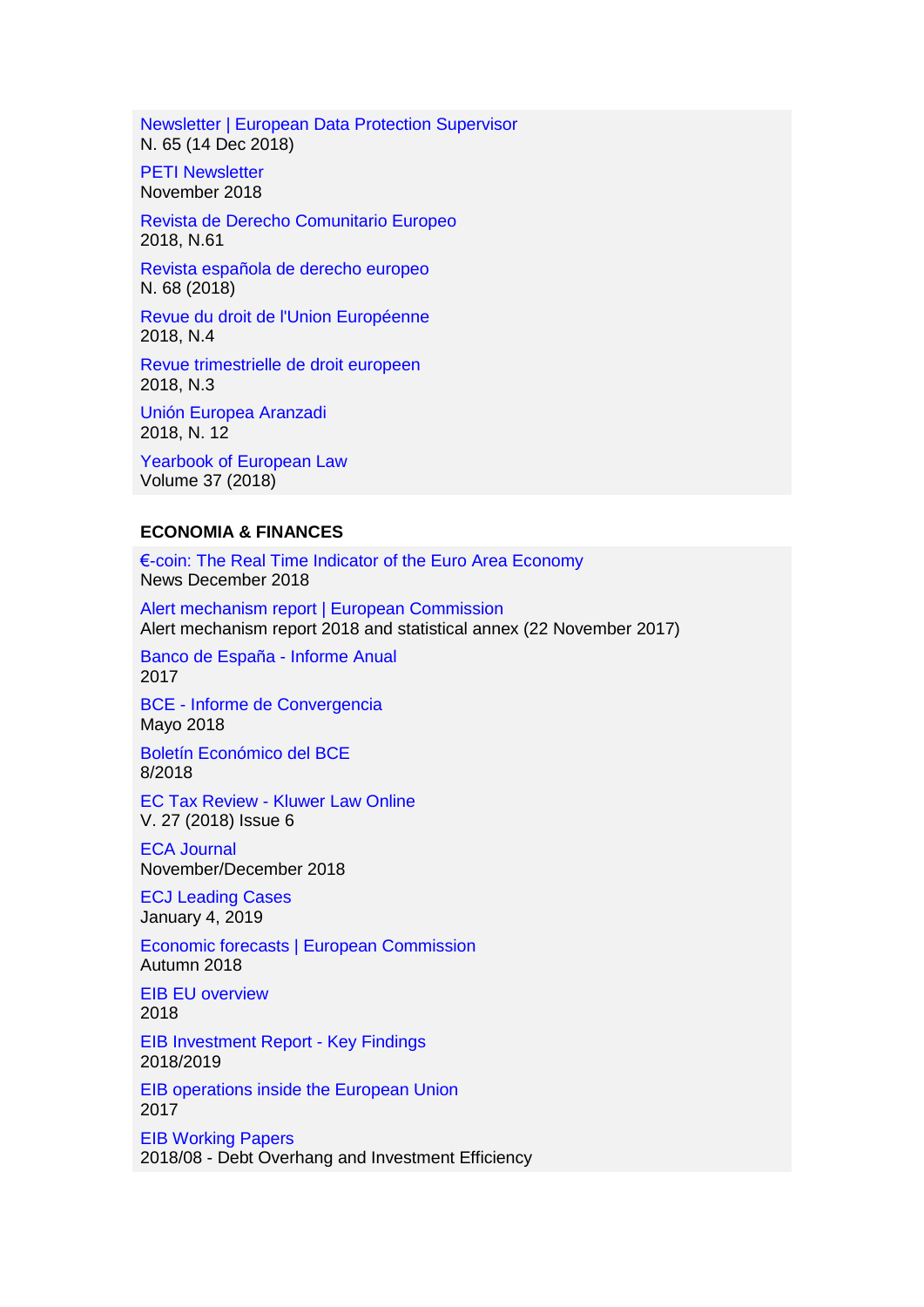Eurona - [Eurostat](https://ec.europa.eu/eurostat/web/national-accounts/publications/eurona)  Issue No 2/2018

[European Investment Bank Activity Report](http://www.eib.org/en/infocentre/publications/all/activity-report-2017.htm)  2017

[European Investment Bank Financial Report](http://www.eib.org/en/infocentre/publications/all/financial-report-2017.htm)  2017

[European Investment Bank Statistical Report](http://www.eib.org/en/infocentre/publications/all/statistical-report-2017.htm)  2017

[European taxation](https://dialnet.unirioja.es/servlet/revista?codigo=16428)  N. 11 (2018)

[Eurosif Newsletter](http://www.eurosif.org/newsletter-archive/)  October 2018

[In-depth reviews | European Commission](https://ec.europa.eu/info/business-economy-euro/economic-and-fiscal-policy-coordination/eu-economic-governance-monitoring-prevention-correction/macroeconomic-imbalance-procedure/depth-reviews_en)  2018 European Semester: Communication on Country Reports

[Informe Anual sobre las actividades de supervisión del BCE](https://www.bde.es/bde/es/secciones/informes/Publicaciones_de/inform-anual-mus/)  2017

[Informe de Actividades | TRIBUNAL DE CUENTAS EUROPEO](https://www.eca.europa.eu/es/Pages/AnnualActivityReports.aspx)  2017

[Intereconomics: Review of European Economic Policy](https://link.springer.com/journal/volumesAndIssues/10272)  November 2018, Issue 6

[Legal Issues of Economic Integration](http://www.kluwerlawonline.com/toc.php?area=Journals&mode=bypub&level=4&values=Journals~~Legal+Issues+of+Economic+Integration)  Volume 45 (2018) Issue 4

Policy Insights - [Centre for Economic Policy Research](https://cepr.org/active/publications/policy_insights/pilist.php)  Euro area reform: An anatomy of the debate N. 95

[Proyecciones macroeconómicas elaboradas por los expertos del Eurosistema para](https://www.bde.es/bde/es/secciones/informes/Publicaciones_de/Proyecciones_mac/)  [la zona del euro](https://www.bde.es/bde/es/secciones/informes/Publicaciones_de/Proyecciones_mac/)  Diciembre 2018

[Recent Evolutions of Social Economy](http://www.ciriec.uliege.be/en/publications/etudesrapports/recent-evolutions-of-social-economy-study/)  2017

[Single Resolution Board Annual Report](https://srb.europa.eu/en/node/585)  2017

[Tax Policies in the European Union Survey](https://ec.europa.eu/taxation_customs/business/company-tax/tax-good-governance/european-semester/tax-policies-european-union-survey_en)  2018 Survey

[TAX3 Newsletters](http://www.europarl.europa.eu/committees/es/tax3/newsletters.html)  Issue 2 - September/December 2018

[Taxation Papers](https://ec.europa.eu/taxation_customs/publications/taxation-services-papers/taxation-papers_en)  No 74: What Happened to CIT Collection? Solving the Rates-Revenues Puzzle

[The Advisory Hub in... -](http://www.eib.org/en/infocentre/publications/all/eiah-annual-report-2017.htm) EIB 2017: Yielding results

[The Digital Economy and Society Index \(DESI\)](https://ec.europa.eu/digital-single-market/en/desi)  2018

[ZEWnews English Edition](http://www.zew.de/en/publikationen/zew-periodika/zewnews/)  11/12-2018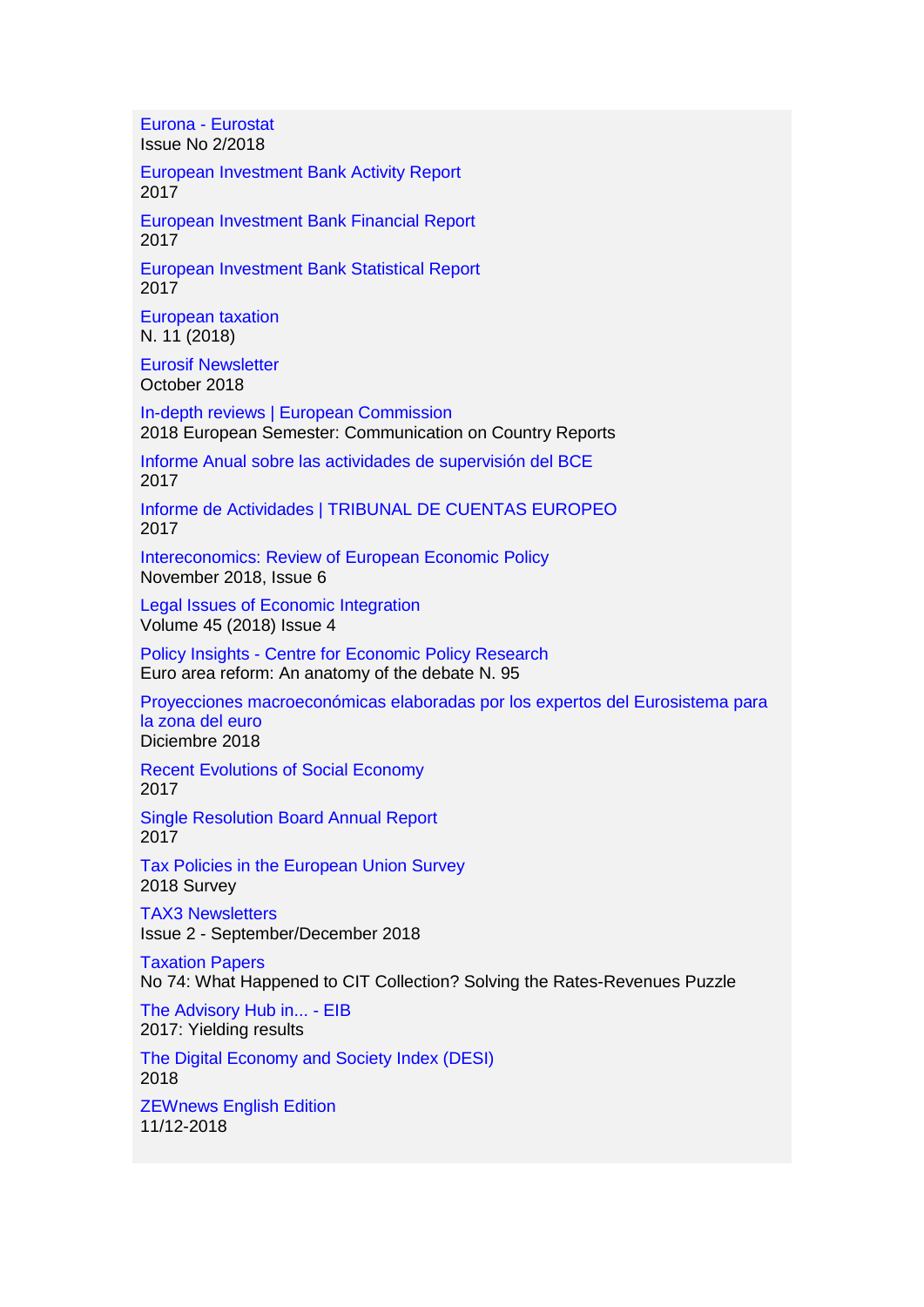#### **EDUCACIÓ & CULTURA**

[Analytical Reports](http://www.eenee.de/eeneeHome/EENEE/Analytical-Reports.html)  N. 37b (December 2018)

[Boletines Mensuales -](https://www.mecd.gob.es/educacion/mc/redie-eurydice/inicio/boletines-mensuales.html) Newsletters - Redie-Eurydice - Nª 11 (Navidad 2018)

[CULT Newsletter](http://www.europarl.europa.eu/committees/es/cult/newsletters.html)  November 2018

[ECVET Magazine](http://www.ecvet-secretariat.eu/en/magazine)  N. 33 (2018)

[Education and Training Monitor | Education and Training](https://ec.europa.eu/education/policy/strategic-framework/et-monitor_es)  2018

EENEE Policy Brief [4/2018 \(December 2018\)](http://www.eenee.de/eeneeHome/EENEE/Policy-Briefs.html)  4/2018 (December 2018)

[Journal of Supranational Policies of Education \(JOSPOE\) t](https://dialnet.unirioja.es/servlet/revista?codigo=21604)  N. 7 (2018)

#### **GOVERNANÇA & INTEGRACIÓ EUROPEA**

[Cantabria Europa:](https://dialnet.unirioja.es/servlet/revista?codigo=18750)  N. 39 (2018)

CEPOB - [College of Europe Policy Brief series](https://www.coleurope.eu/research/publications/cepob-college-europe-policy-brief-series)  Together Beyond Accession: Turkey as the EU's Indispensable Partner 15.18 (November 2018)

[CES Briefs | Center for European Studies at Harvard University](https://ces.fas.harvard.edu/research/ces-briefs-1)  What's Needed to Keep Europe Safe? Geostrategic Threats and Energy Security in the Wake of the Ukraine Crisis

[Collegium | College of Europe](https://www.coleurope.eu/research/publications/collegium)  Collegium No. 48: The Additional Protocols at 40: Achievements and Challenges

[Cuadernos Cantabria Europa](https://dialnet.unirioja.es/servlet/revista?codigo=17898)  N. 17 (2018)

CURIA - [Bibliographie courante](https://curia.europa.eu/jcms/jcms/Jo2_11939/bibliographie-courante)  2018, n° 9 (septembre)

E!Sharp – [The hub for original thinking in Europe](http://esharp.eu/)  December 2018

[Eastern Journal of European Studies](http://ejes.uaic.ro/current_issue.htm)  Vol.9, Issue 2 (Dec. 2018)

[Europe en formation: les cahiers du fédéralisme](https://dialnet.unirioja.es/servlet/revista?codigo=15364)  N.385 (2018)

[Journal of Contemporary European Research](http://www.jcer.net/index.php/jcer)  Vol.14 N.4 (2018)

[Journal of european integration](https://dialnet.unirioja.es/servlet/revista?codigo=1259)  N.5 (2018)

[Journal of European Integration](https://www.tandfonline.com/toc/geui20/current)  Vol 40, No 7 (2018)

[Papeles de Europa](https://dialnet.unirioja.es/servlet/revista?codigo=12671)  N. 1 (2018)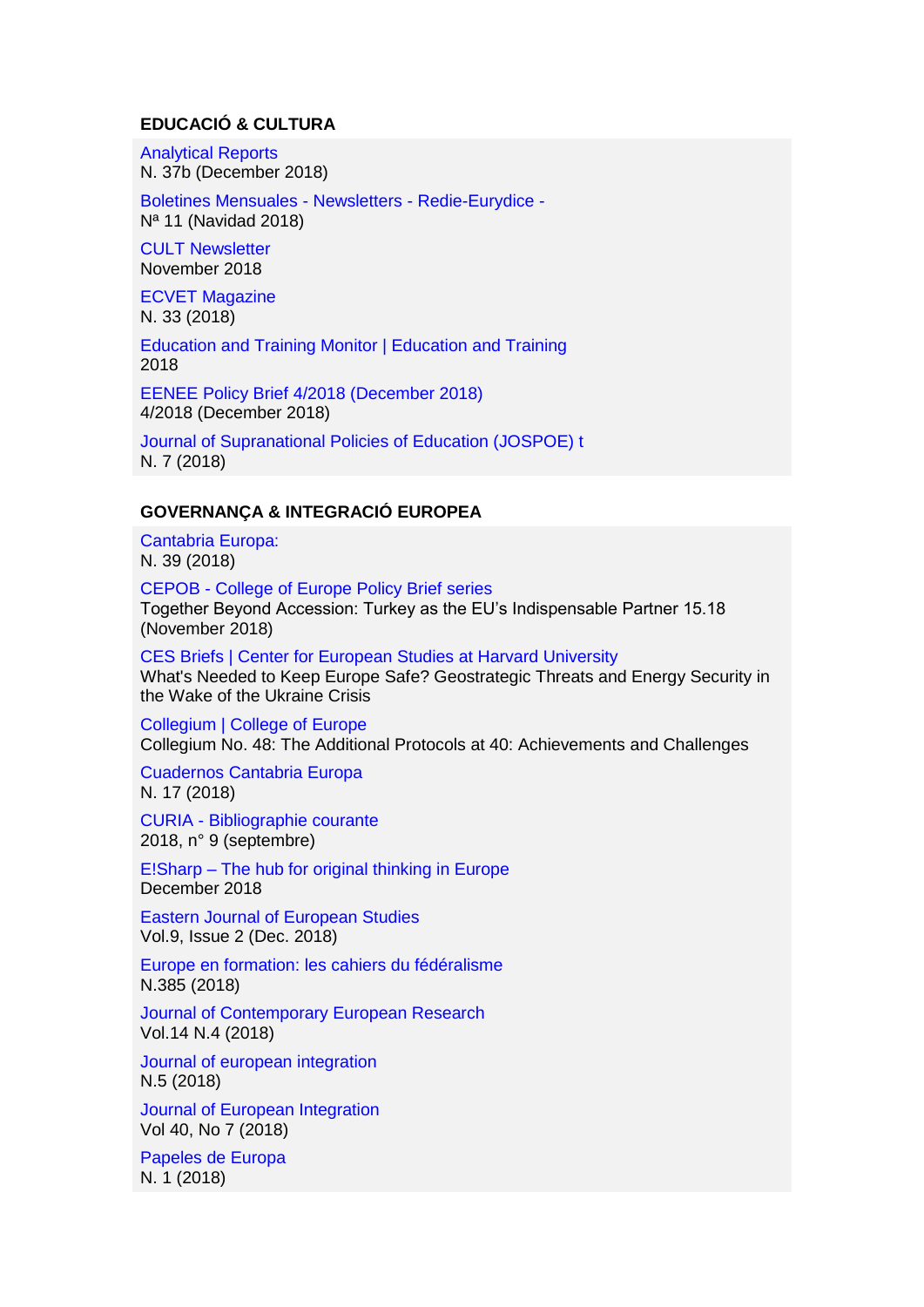[Review of European and Transatlantic Affairs \(RETA\)](https://www.europeanhorizons.org/publications)  Volume III, Issue 2 (2017)

[Revista de Estudios Europeos](http://www.ree-uva.es/)  n.º 72, Julio-Diciembre 2018

[Revista Universitaria Europea \(RUE\)](http://www.revistarue.eu/rue5.htm)  N.30 (2019)

[Revue des affaires europeennes](https://dialnet.unirioja.es/servlet/revista?codigo=1267)  N.2 (2018)

[RUE: Revista universitaria europea](https://dialnet.unirioja.es/servlet/revista?codigo=5768)  N. 30 (2019)

The Letter - [Robert Schuman Foundation](http://www.robert-schuman.eu/en/the-letter/769)  Countering disinformation and protecting journalists (14.1.2019)

### **POLÍTICA REGIONAL**

[European Urban & Regional Studies](https://dialnet.unirioja.es/servlet/revista?codigo=20811)  Volume 26 Issue 1, January 2019

[Informe anual de Participación Autonómica en el Consejo de Ministros UE](http://www.seat.mpr.gob.es/portal/areas/politica_autonomica/participacion-ccaa-eu/ccaa_y_ue/Participacion_CCAA_Consejo_Ministros/informe_consejo_ministros_ue.html)  2017

[Journal of Regional Research Investigaciones Regionales](http://investigacionesregionales.org/)  Issue 41, Autumn 2018

[REGI News](http://www.europarl.europa.eu/committees/es/regi/newsletters.html)  November-December 2018 - Issue 34

[Regional & Federal Studies](http://www.tandfonline.com/toc/frfs20/current)  V. 28, 2018, Issue 5

[Regions e-Zine](https://regions.regionalstudies.org/)  Issue 3: Smart Specialisation for Research and Practice (Forthcoming) December 2018

[Report on Economic, Social and Territorial Cohesion -](https://ec.europa.eu/regional_policy/en/information/cohesion-report/) Regional Policy - European **Commission** Seventh Report

[Revista d'estudis autonòmics i federals](https://dialnet.unirioja.es/servlet/revista?codigo=7191)  V. 27 (2018)

#### **POLÍTICA SOCIAL**

[CESE Info](https://www.eesc.europa.eu/es/news-media/eesc-info)  Edición especial del CESE info - Premio Sociedad Civil Enero 2019

[EIOPA Annual Report](https://eiopa.europa.eu/publications/annual-reports)  2017

[EIOPA Opinions](https://eiopa.europa.eu/publications/eiopa-opinions)  Opinion on non-life cross-border insurance business of a long-term nature and its supervision 12.2018

[Plenary Session summaries | European Economic and Social Committee](https://www.eesc.europa.eu/es/our-work/opinions-information-reports/plenary-session-summaries)  Session of 17 and 18 October 2018

[Recent Evolutions of Social Economy](http://www.ciriec.uliege.be/en/publications/etudesrapports/recent-evolutions-of-social-economy-study/)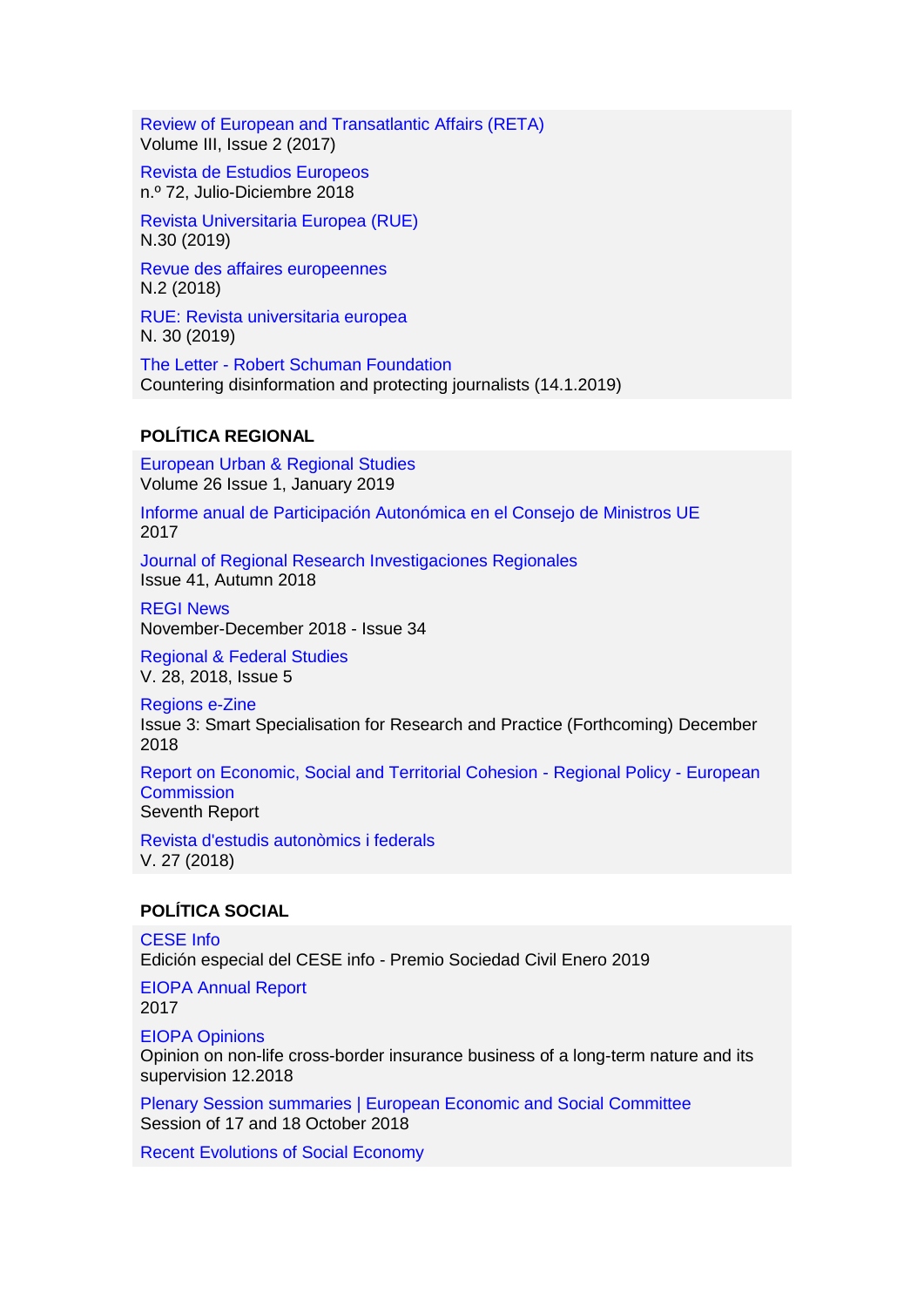[Report on equality between women and men in the EU 2018](https://publications.europa.eu/en/publication-detail/-/publication/950dce57-6222-11e8-ab9c-01aa75ed71a1)  2017

#### **RELACIONS EXTERIORS**

[Afkar ideas: Revista trimestral para el diálogo entre el Magreb, España y Europa](https://dialnet.unirioja.es/servlet/revista?codigo=5662)  N. 58 (2018)

[DGAPanalyse compact](https://dgap.org/en/think-tank/publications/dgap_analysis_compact)  30 (December 2018)

**DGAPviewpoint** 21, 2018

[Documenti IAI](https://www.iai.it/en/pubblicazioni/lista/all/documenti-iai)  Policies and Politics of Migration towards the European Elections (December 2018)

[Documentos de Trabajo OPEX](http://www.fundacionalternativas.org/observatorio-de-politica-exterior-opex/documentos/documentos-de-trabajo)  N. 95/2018: Más poder para la ciudad global: una alianza Iberoamericana

[esglobal: Política, economía e ideas sobre el mundo en español](http://www.esglobal.org/)  enero 2019

[EU Diplomacy Papers | College of Europe](https://www.coleurope.eu/study/eu-international-relations-and-diplomacy-studies/research-publications/eu-diplomacy-papers)  The Refugee Crisis and the EU's Externalisation of Integrated Border Management to Libya and Turkey 6/2018 (December 2018)

[EU-China Observer | College of Europe](https://www.coleurope.eu/study/eu-international-relations-and-diplomacy-studies/eu-china-relations/eu-china-observer)  Issue #3.18: Special Students Issue: closed

[European Foreign Affairs Review](http://www.kluwerlawonline.com/toc.php?pubcode=eerr)  Volume 23 (2018) Issue 4

[European journal of international law](https://dialnet.unirioja.es/servlet/revista?codigo=570)  Vol. 29 (2018), n.3

[IAI Commentaries](https://www.iai.it/en/pubblicazioni/lista/all/iai-commentaries)  Saudi Arabia as a Peace Peddler?; January 2019

[IAI Papers](https://www.iai.it/en/pubblicazioni/lista/all/iai-papers)  (January 2019)

[IAI Research Studies](https://www.iai.it/en/pubblicazioni/lista/all/iai-research-studies)  Realizing Youth Potential in the Mediterranean: Unlocking Opportunities, Overcoming Challenges (October 2018)

[Notas Prospectivas OPEX](http://www.fundacionalternativas.org/observatorio-de-politica-exterior-opex/documentos/notas-prospectivas)  N.54/2018: La nueva política migratoria de Marruecos: papeles sin integración

[Notes de l'IFRI](https://www.ifri.org/fr/publications?title=&field_contenugen_fc_auteur_int_target_id=All&field_themes_associes_tid=All&field_date_de_publication_value%5Bvalue%5D%5Byear%5D=&term_node_tid_depth_1=21&sort_by=field_date_de_publication_value&sort_order=DESC)  n, 104, décembre 2018

[Quaderni IAI](https://www.iai.it/en/pubblicazioni/lista/all/quaderni-iai)  L'Italia al bivio. Rapporto sulla politica estera italiana (July 2018)

[The EIB outside the EU](http://www.eib.org/en/infocentre/publications/all/eib-rem-annual-report-2017.htm)  2017: Financing with global impact

[The International Spectator](https://www.iai.it/en/pubblicazioni/lista/all/the-international-spectator)  V. 53, N. 4, December 2018